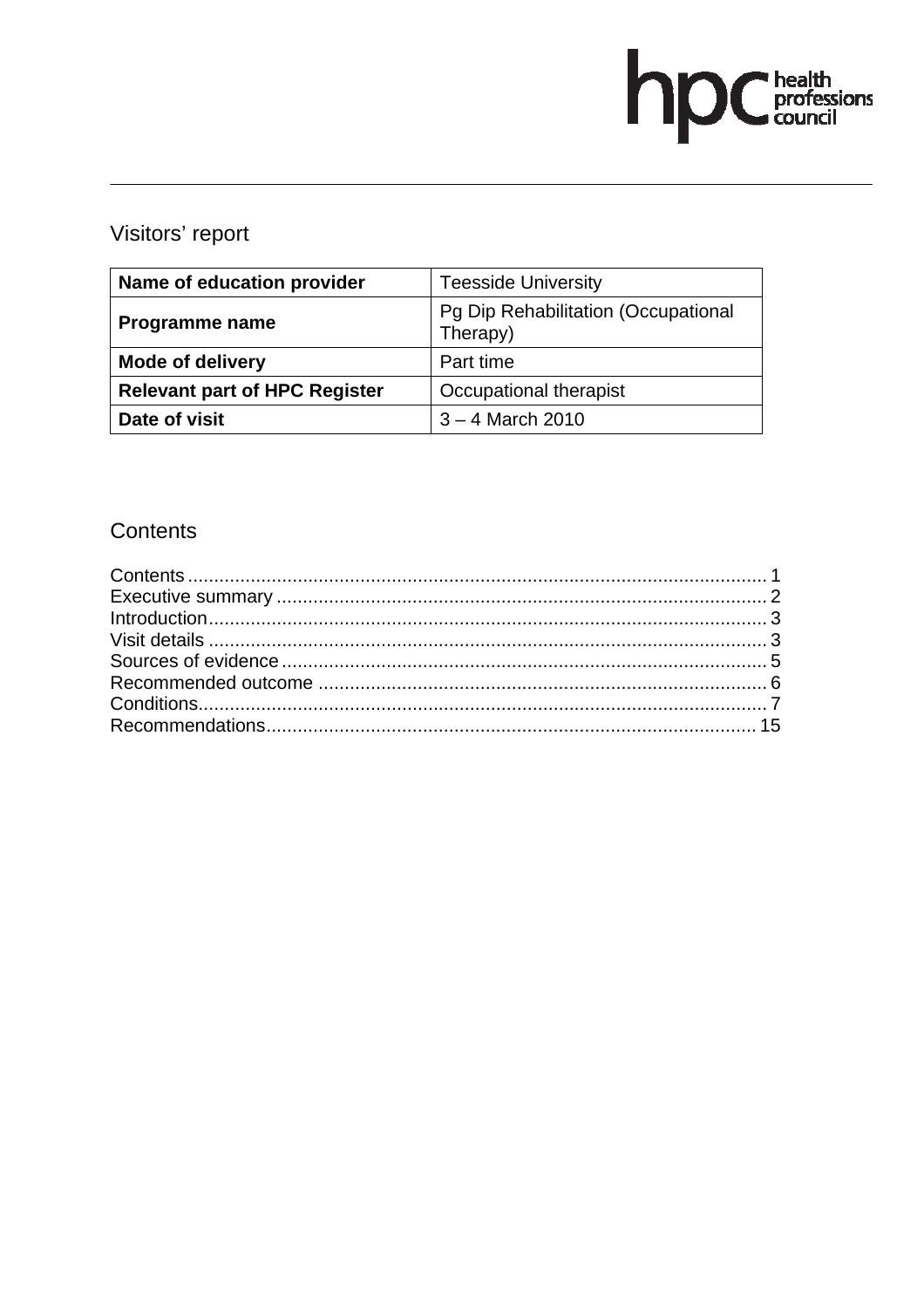# Executive summary

The Health Professions Council (HPC) approve educational programmes in the UK which health professionals must complete before they can apply to be registered with us. The HPC is a health regulator and our main aim is to protect the public. The HPC currently regulates 14 professions. All of these professions have at least one professional title which is protected by law. This means that anyone using the title 'Occupational therapist' must be registered with us. The HPC keep a register of health professionals who meet our standards for their training, professional skills, behaviour and health.

The visitors' report which follows outlines the recommended outcome agreed by the Education and Training Committee (Committee) on the approval of the programme. This report has been approved by the Committee and varies slightly from the initial report which detailed the visitors' original recommended outcome. The education provider is currently is the process of meeting their conditions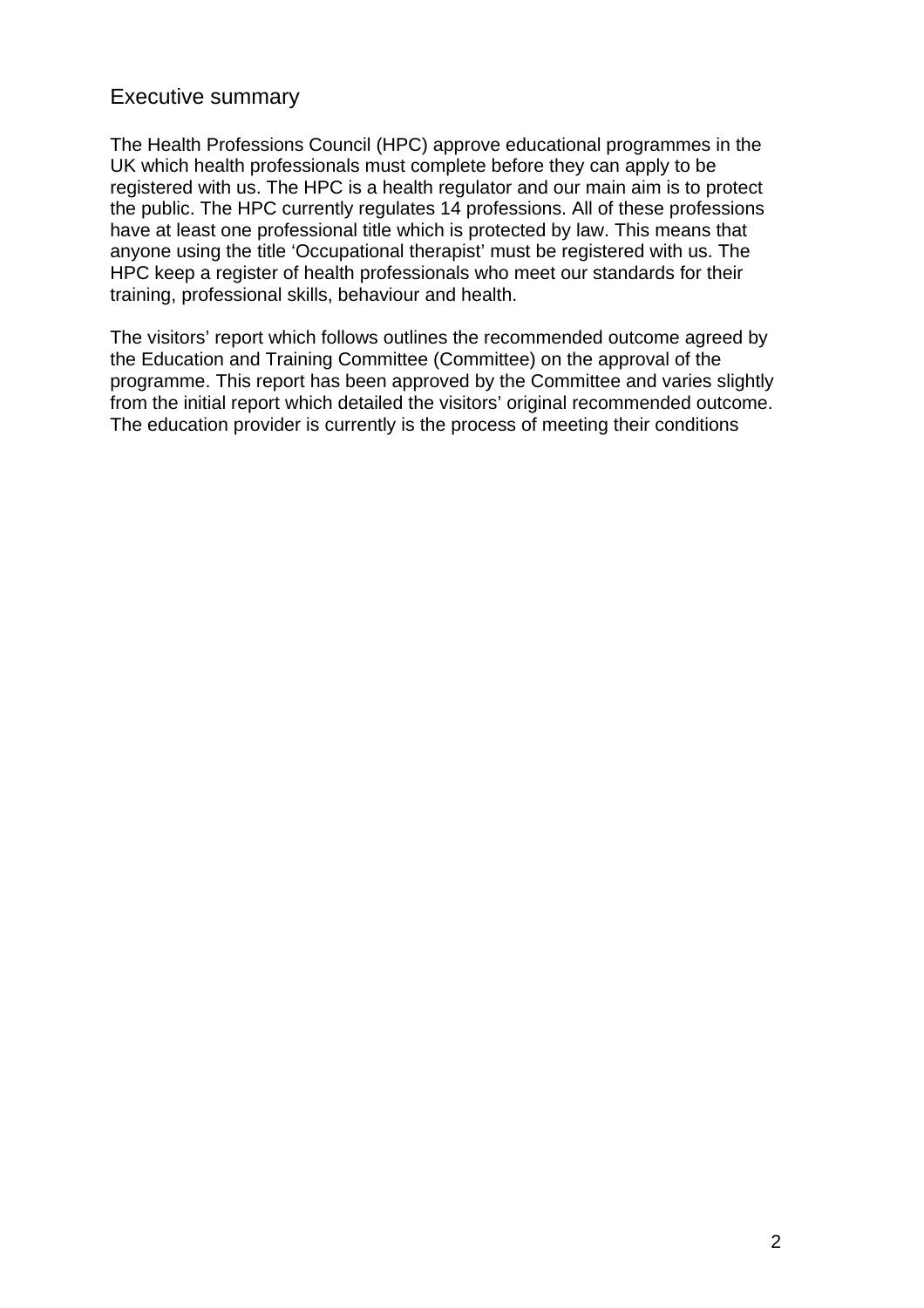# Introduction

The HPC visited the programme at the education provider as it was a new programme which was seeking HPC approval for the first time. This visit assessed the programme against the standards of education and training (SETs) and considered whether those who complete the programme meet the standards of proficiency (SOPs) for their part of the Register.

This visit was part of a joint event. The education provider reviewed the programme and the professional body considered their accreditation of the programme. The visit also considered the following programmes – MSc Rehabilitation (Occupational Therapy), Pg Dip Rehabilitation (Physiotherapy) and MSc Rehabilitation (Physiotherapy).

The education provider, the professional bodies and the HPC formed a joint panel, with an independent chair and secretary, supplied by the education provider. Whilst the joint panel participated in collaborative scrutiny of all the programmes and dialogue throughout the visit; this report covers the HPC's recommendations on this programme only. Separate reports exist for the other programmes. As an independent regulatory body, the HPC's recommended outcome is independent and impartial and based solely on the HPC's standards. Separate reports, produced by the education provider and the professional body, outline their decisions on the programmes' status.

| Name of HPC visitors and profession          | Joanna Jackson (Physiotherapist)<br><b>Bernadette Waters (Occupational</b><br>Therapy)                                                                                                                                                                                                                                                                        |
|----------------------------------------------|---------------------------------------------------------------------------------------------------------------------------------------------------------------------------------------------------------------------------------------------------------------------------------------------------------------------------------------------------------------|
| HPC executive officer(s) (in attendance)     | Paula Lescott                                                                                                                                                                                                                                                                                                                                                 |
| <b>HPC</b> observer                          | Lewis Roberts                                                                                                                                                                                                                                                                                                                                                 |
| Proposed student numbers                     | 10 students per cohort                                                                                                                                                                                                                                                                                                                                        |
| Proposed start date of programme<br>approval | September 2010                                                                                                                                                                                                                                                                                                                                                |
| Chair                                        | Judith Porch (Teesside University)                                                                                                                                                                                                                                                                                                                            |
| Secretary                                    | John Holmes (Teesside University)                                                                                                                                                                                                                                                                                                                             |
| Members of the joint panel                   | Paul Taylor (Internal Panel Member)<br>Fiona Terry (Internal Panel Member)<br>Kelly Sisson (Internal Panel Member)<br><b>Marion Grieves (Internal Panel</b><br>Member)<br>Gillian Naylor (Internal Panel Member)<br>Alison Bullock (External Panel<br>Member)<br>John Simpson (External Panel<br>Member<br>Remy Reyes (College of Occupational<br>Therapists) |

# Visit details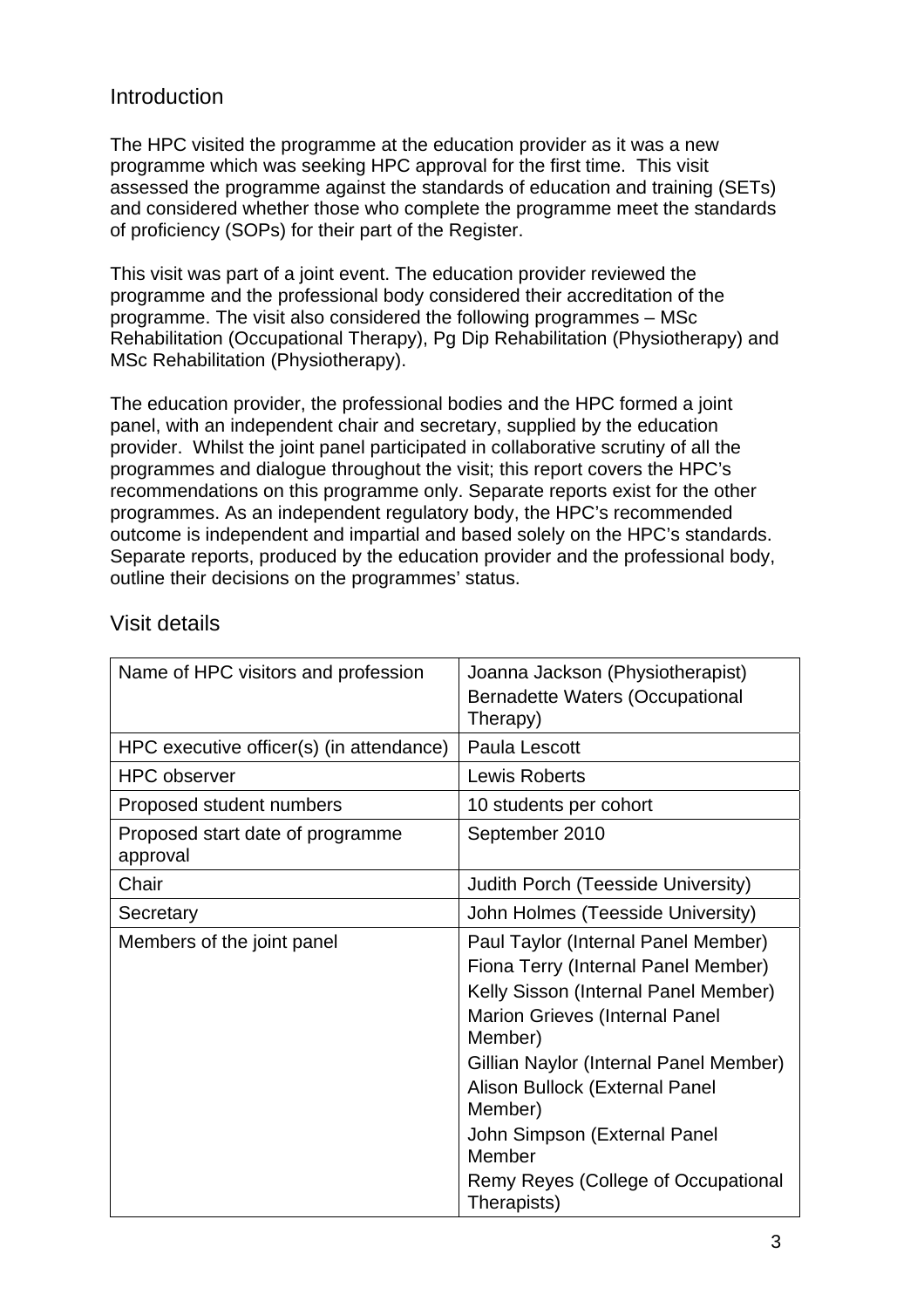| Patricia McClure (College of<br><b>Occupational Therapists)</b> |
|-----------------------------------------------------------------|
| Karen Morris (College of Occupational<br>Therapists)            |
| Anna Clampin (College of<br><b>Occupational Therapists)</b>     |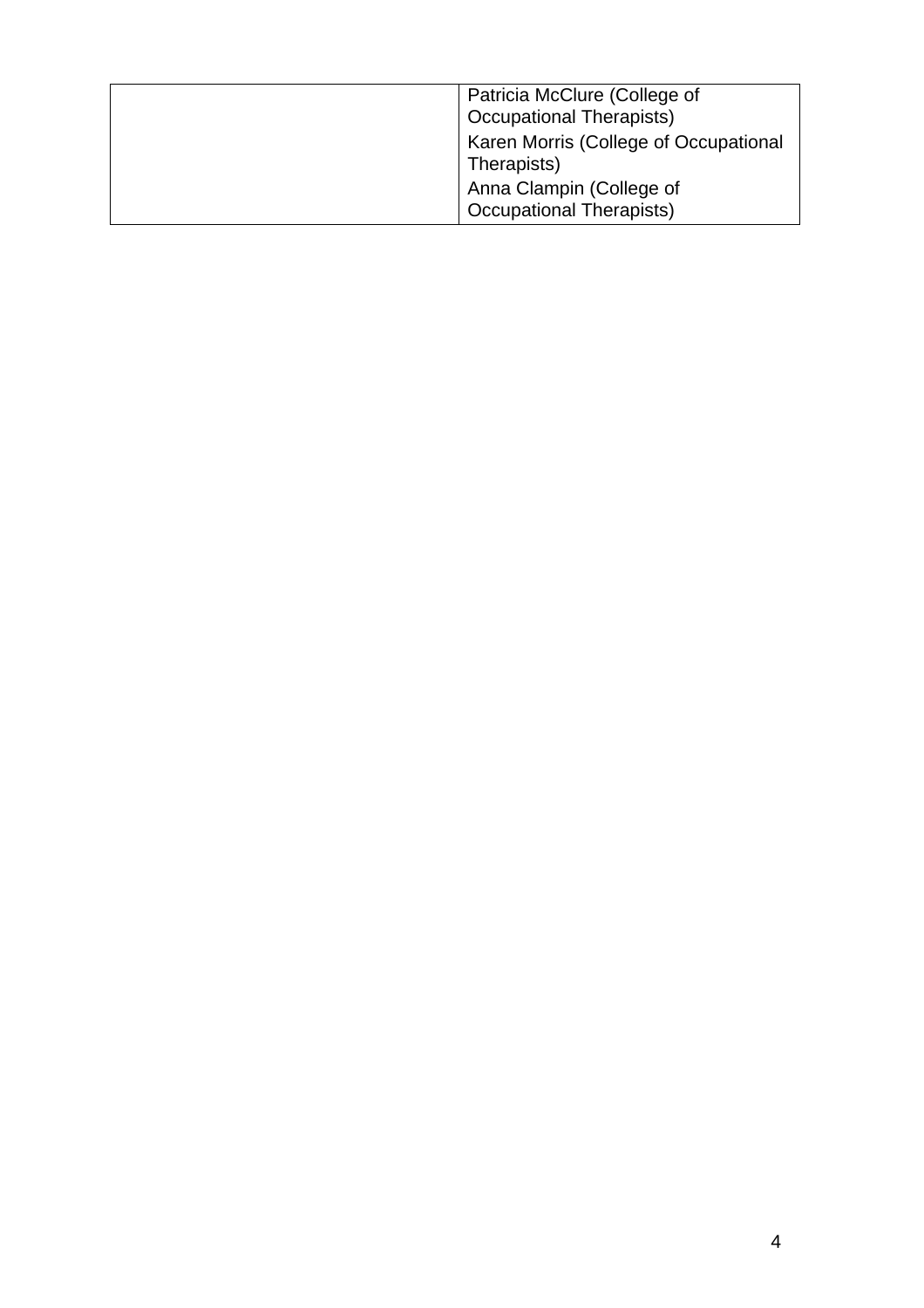# Sources of evidence

Prior to the visit the HPC reviewed the documentation detailed below, sent by the education provider:

|                                                                                       | Yes | <b>No</b> | N/A |
|---------------------------------------------------------------------------------------|-----|-----------|-----|
| Programme specification                                                               |     |           |     |
| Descriptions of the modules                                                           |     |           |     |
| Mapping document providing evidence of how the<br>education provider has met the SETs |     |           |     |
| Mapping document providing evidence of how the<br>education provider has met the SOPs |     |           |     |
| Practice placement handbook                                                           |     |           |     |
| Student handbook                                                                      |     |           |     |
| Curriculum vitae for relevant staff                                                   |     |           |     |
| External examiners' reports from the last two years                                   |     |           |     |

The HPC did not review the external examiners reports prior to the visit as there is currently no external examiner as the programme is new.

During the visit the HPC saw the following groups or facilities:

|                                                                                                  | Yes | No. | N/A |
|--------------------------------------------------------------------------------------------------|-----|-----|-----|
| Senior managers of the education provider with<br>responsibility for resources for the programme |     |     |     |
| Programme team                                                                                   |     |     |     |
| Placements providers and educators/mentors                                                       |     |     |     |
| <b>Students</b>                                                                                  |     |     |     |
| Learning resources                                                                               |     |     |     |
| Specialist teaching accommodation<br>(eg specialist laboratories and teaching rooms)             |     |     |     |

The HPC met with students from the BSc (Hons) Physiotherapy, BSc (Hons) Occupational Therapy, the MSc Physiotherapy (Pre-registration) and the MSc Occupational Therapy (Pre-registration), as the programme seeking approval currently does not have any students enrolled on it.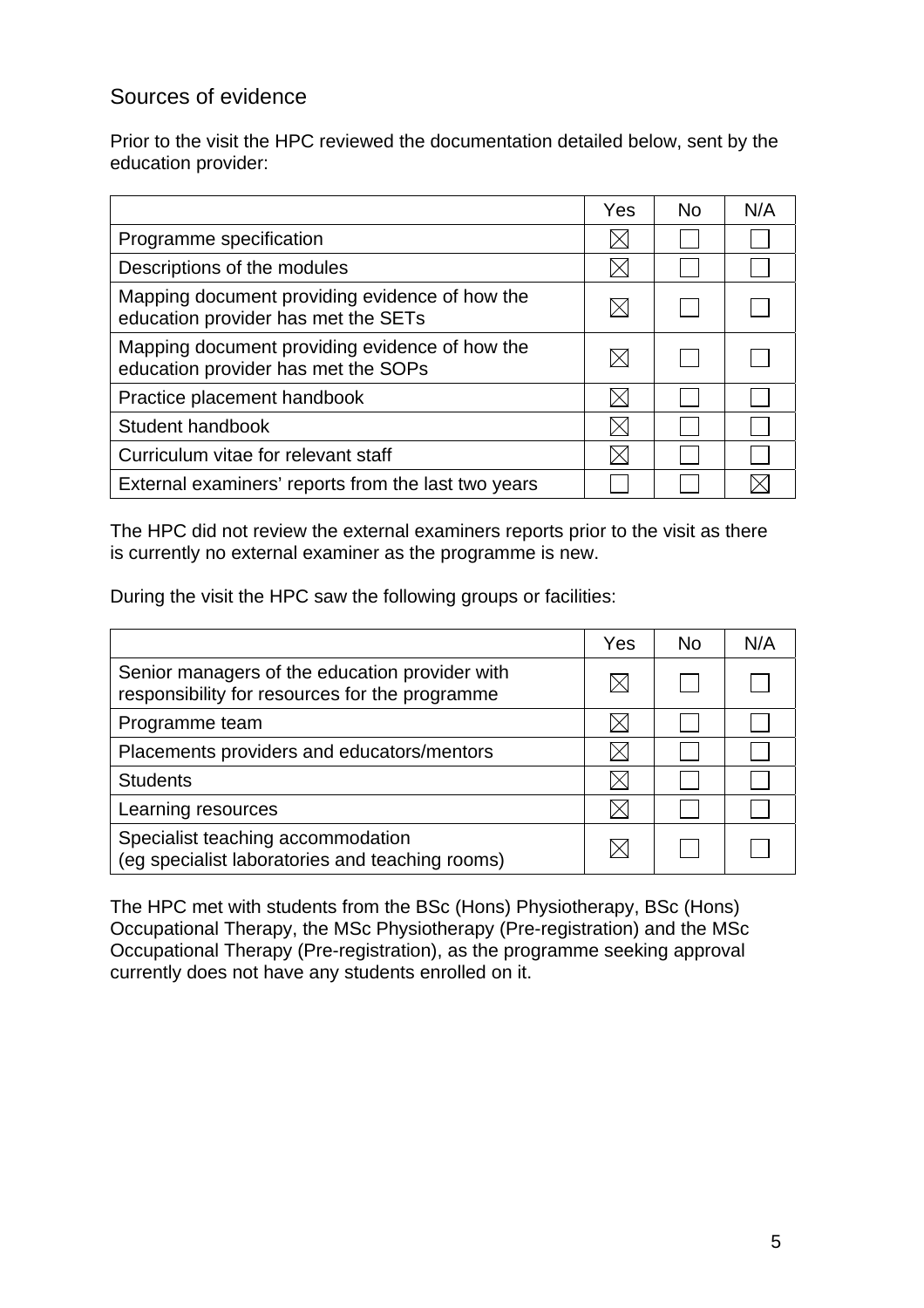## Recommended outcome

To recommend a programme for approval, the visitors must be assured that the programme meets all of the standards of education and training (SETs) and that those who complete the programme meet our standards of proficiency (SOPs) for their part of the Register.

The visitors agreed to recommend to the Education and Training Committee that a number of conditions are set on the programme, all of which must be met before the programme can be approved.

The visitors agreed that 37 of the SETs have been met and that conditions should be set on the remaining 19 SETs.

Conditions are requirements that the education provider must meet before the programme can be recommended for approval. Conditions are set when certain standards of education and training have not been met or there is insufficient evidence of the standard being met.

The visitors have also made a number of recommendations for the programme.

Recommendations are observations on the programme or education provider which do not need to be met before the programme is recommended for approval. Recommendations are normally set to encourage further enhancements to the programme and are normally set when it is felt that the particular standard of education and training has been met at, or just above the threshold level.

The visitors did not make any commendations on the programme. Commendations are observations of innovative best practice by a programme or education provider.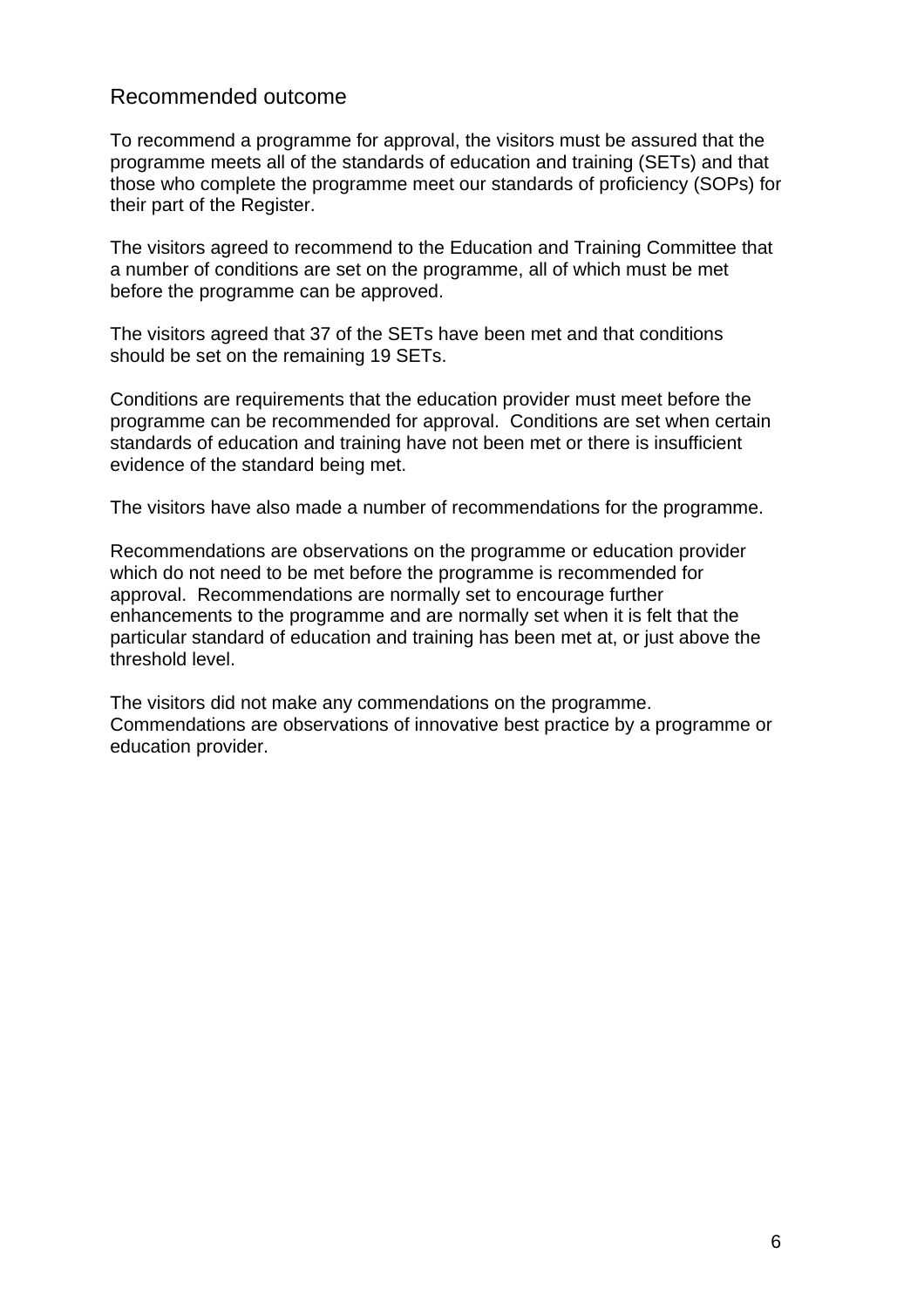# **Conditions**

#### **2.1 The admissions procedures must give both the applicant and the education provider the information they require to make an informed choice about whether to take up or make an offer of a place on a programme.**

**Condition:** The education provider must revisit all programme documentation, including advertising materials, to ensure that it clearly addresses the exact nature of the programme, the mode of study, the programme funding, the practical implications for duel registration and to ensure that the terminology in use is reflective of the current landscape of statutory regulation.

**Reason:** The visitors noted that the documentation submitted showed inconsistencies and did not give students a coherent explanation of the nature of the programme, the mode of study and the funding options available to them.

The visitors require that the documentation is reviewed to remove any instance of incorrect or out-of-date terminology. In particular the visitors noted that the documentation stipulated that 1000 hours of practice are required for statutory regulation with the HPC. The HPC do not set a specified number of hours to be completed for placement, therefore this needs to be clearly stated as a professional body requirement to prevent any confusion.

From a review of the documentation it was not made clear to applicants the implications that dual registration would have, in that dual registration would require students to apply to separate registers, pay two charges and maintain separate records of continual professional development (CPD). This information should be clearly stated within the programme documentation so that applicants have all the information they require to make an informed choice about the programme.

#### **2.2 The admissions procedures must apply selection and entry criteria, including evidence of a good command of reading, writing and spoken English.**

**Condition:** The education provider must revisit all programme documentation, including advertising materials, to ensure that the International English Language Testing System (IELTS) entry criteria are clear. The education provider must also ensure that the acronym IELTS is correctly stated within the documentation.

**Reason:** From a review of the documentation submitted it was apparent that the IELTS level on entry to the programme was level 6. At the visit, discussions with the programme team indicated that this should read level 7. The visitors felt that an ILETS score of 7 was appropriate as the education provider also stipulated that one of the entry criteria was that applicants needed to be on the relevant part of the Register. Any student who has been on the Register would have already demonstrated the necessary level of English for the standards of proficiency for their profession. The visitors also noted that on a number of occasions the acronym IELTS was stated as ILETS. The visitors require further evidence to demonstrate that the programme documentation clearly states the IELTs level on entry to the programme, to ensure that this standard is met.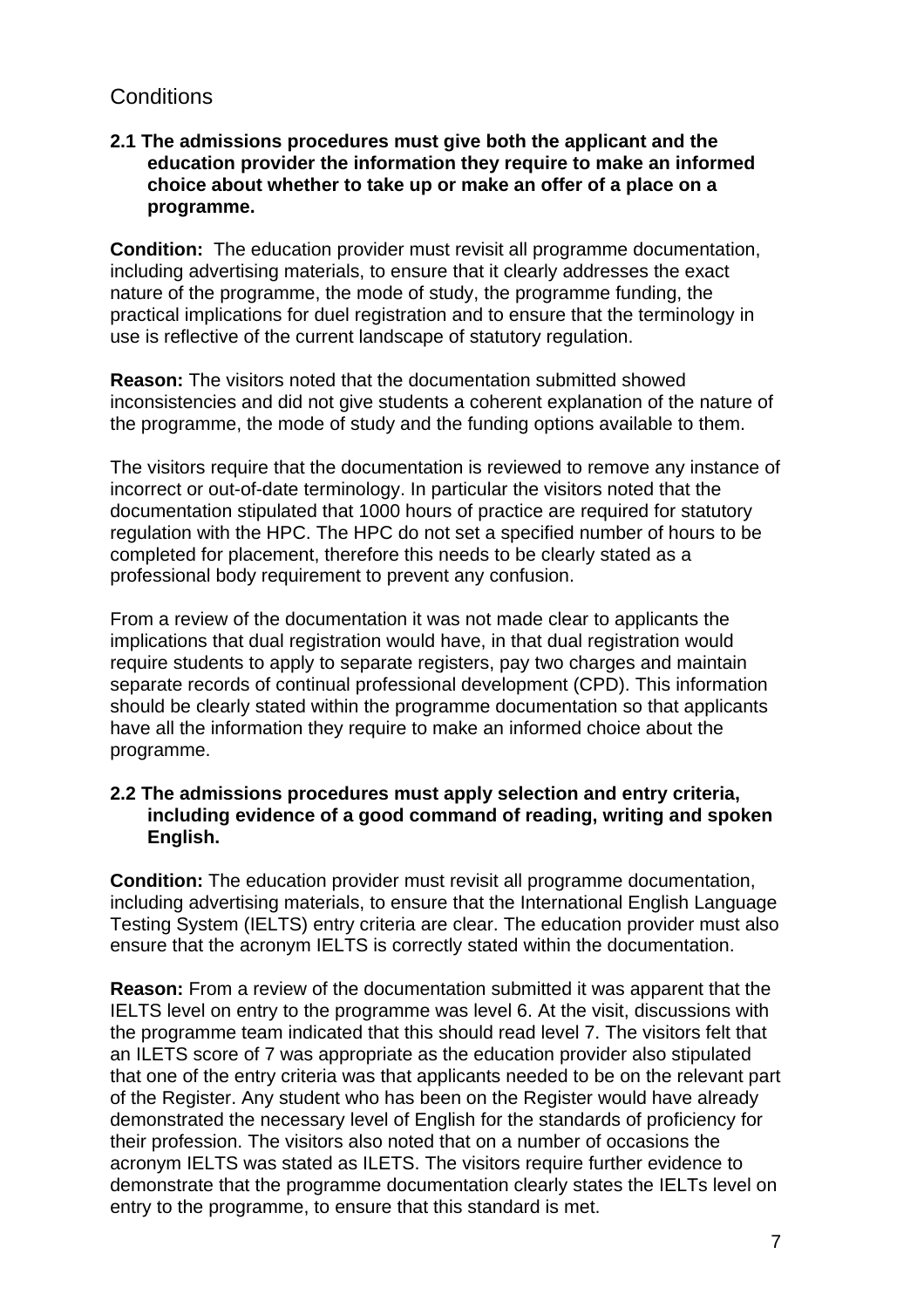#### **2.5 The admissions procedures must apply selection and entry criteria, including appropriate academic and/or professional entry standards.**

**Condition:** The education provider must revisit all programme documentation, including advertising materials, to ensure that the entry criteria are clear.

**Reason:** From the documentation submitted and discussions at the visit the visitors noted that the current programme documentation did not give a clear indication of the entry criteria and the academic and professional entry standards required. In particular it was not always clear whether HPC registration was needed to apply to the programme, which qualifications would be considered on application and whether the programme was open to both new graduates and experienced applicants from the profession. The visitors therefore require further evidence to ensure that this standard is met.

#### **3.1 The programme must have a secure place in the education provider's business plan.**

**Condition:** The education provider must clarify the minimum number of students that are needed to run the programme, clearly outlining the resource provision for these students and the funding arrangements for the programme.

**Reason:** From the documentation submitted and discussions at the visit the funding arrangements for the programme were not clear. In particular it was not apparent if the programme would be self funded by students. The visitors also require clarification regarding the student cohort numbers per year and how the programme will be resourced with regards to staff and facilities, given the number of occupational therapy programmes delivered by the education provider. From the meetings with the programme team and senior staff the visitors did not receive full confirmation regarding the minimum number of students needed to run the programme. The visitors therefore require further evidence to ensure this standard is being met.

#### **3.5 There must be an adequate number of appropriately qualified and experienced staff in place to deliver an effective programme.**

**Condition:** The education provider must clarify the number of staff in place to deliver the programme.

**Reason:** From the documentation provided the visitors could not fully determine how the programme will be resourced in terms of staff, particularly given the number of other occupational therapy programmes delivered by the education provider. The visitors require further evidence regarding how the programme will be effectively delivered, to include details of staff allocated to the programme and whether the staff are full or part time members of the programme team, in order to ensure that there are an appropriate number of staff to deliver an effective programme.

#### **3.6 Subject areas must be taught by staff with relevant specialist expertise and knowledge.**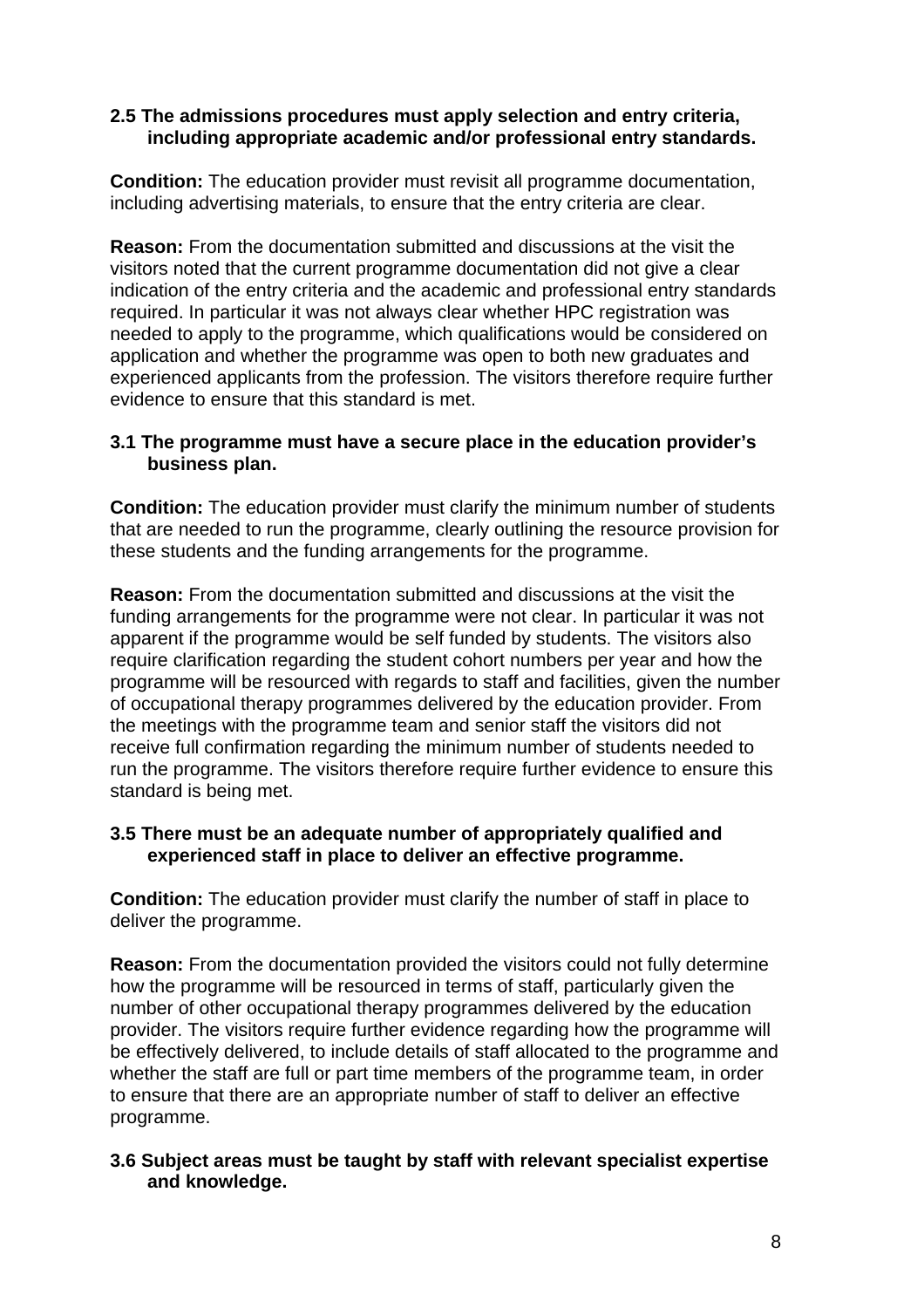**Condition:** The education provider must clarify the staff in place to deliver the programme.

**Reason:** From the documentation provided the visitors could not fully determine how the programme will be resourced in terms of staff, particularly given the number of other occupational therapy programmes delivered by the education provider. The visitors require further evidence regarding how the programme will be effectively delivered. This information should include details of the staff allocated to the programme and whether the staff are full or part time members of the programme team, in order to ensure that the programme is taught by staff with relevant specialist expertise and knowledge to deliver an effective programme.

#### **4.1 The learning outcomes must ensure that those who successfully complete the programme meet the standards of proficiency for their part of the Register.**

**Condition:** The education provider must revisit the learning outcomes and module descriptors to clearly demonstrate how the learning outcomes ensure that the standards of proficiency are addressed within the programme.

**Reason:** From the documentation provided prior to the visit the visitors were unable to clearly link the successful attainment of the standards of proficiency to the learning outcomes within the module descriptors are these were broad and generic. From the information provided the visitors were concerned about the balance between the generic skills and the profession specific skills required, as the time allocated to profession specific skills and contact hours appeared extremely limited in the programme. The visitors also noted that the delivery of a large number of the learning outcomes was expected to fall to the practice placement educators. Furthermore, from information received at the visit, it was apparent that the module descriptors had been developed further since the documentation was submitted.

Therefore the visitors require further evidence in the form of revised module descriptors that clearly articulate where the standards of proficiency are addressed and delivered in the programme to ensure those who complete the programme are safe and effective practitioners. This evidence should also demonstrate how the education provider ensures the delivery of the learning outcomes attributed to practice placement educators.

#### **4.3 Integration of theory and practice must be central to the curriculum.**

**Condition:** The education provider must revisit the programme documentation to clearly outline how theory and practice are integrated in both the theoretical and practical parts of the programme.

**Reason:** From the programme documentation and discussions with the programme team the visitors were unable to clearly determine how theory and practice were integrated in the programme and how this was informed through the design of the programme. This was due to the learning outcomes and the module descriptors provided being broad and generic. The visitors therefore require further evidence to demonstrate that this standard is being met.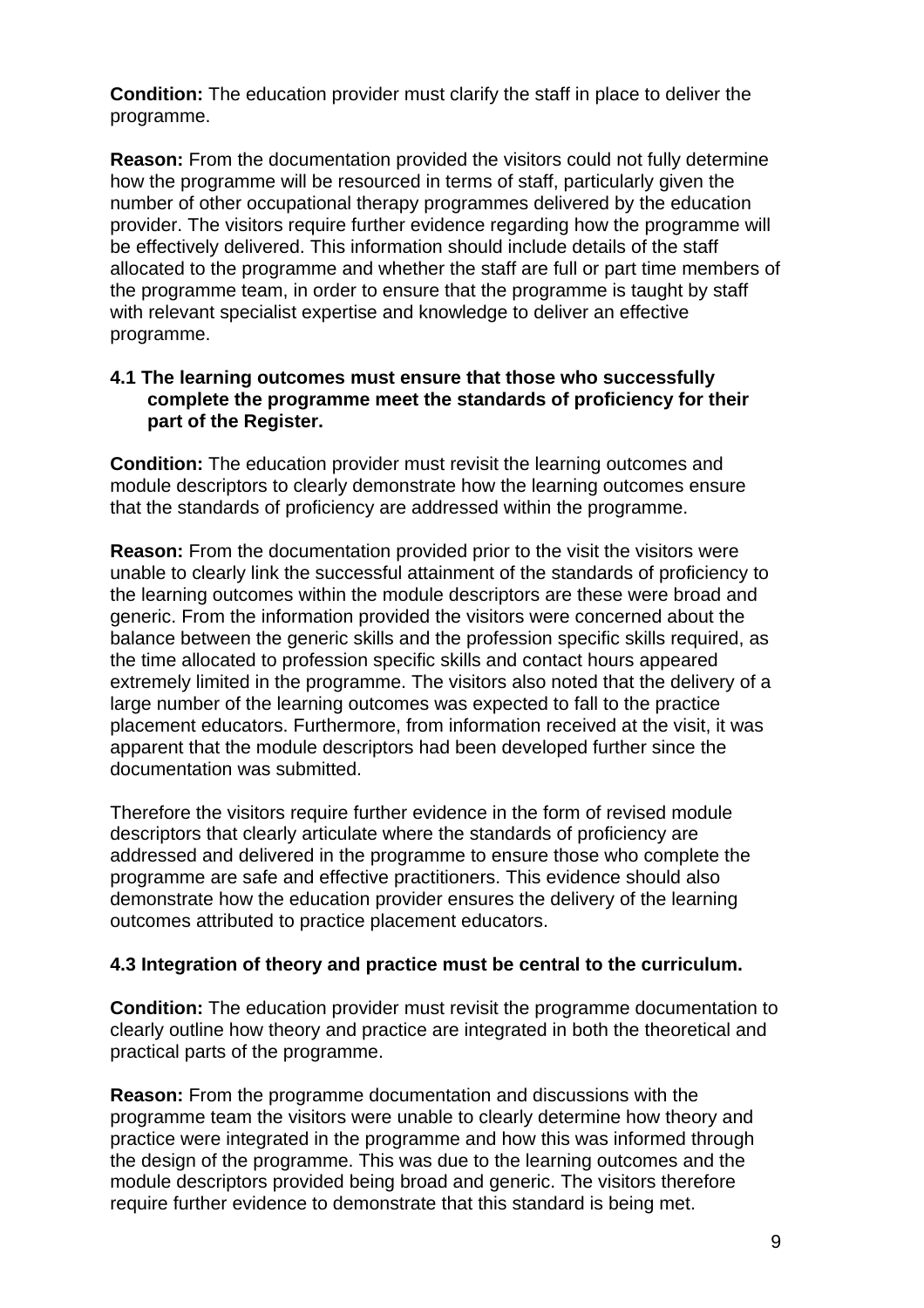#### **4.6 The delivery of the programme must support and develop autonomous and reflective thinking.**

**Condition:** The education provider must revisit the programme documentation to demonstrate how the programme develops autonomous and reflective thinking.

**Reason:** From the programme documentation and discussions with the programme team the visitors were unable to clearly determine how the design of the programme supports and develops autonomous and reflective thinking. This was due to the learning outcomes and the module descriptors provided being broad and generic. The visitors therefore require further evidence to demonstrate that this standard is being met.

#### **4.7 The delivery of the programme must encourage evidence based practice.**

**Condition:** The education provider must revisit the programme documentation to demonstrate how evidence based practice is encouraged within the programme delivery.

**Reason:** From the programme documentation and discussions with the programme team the visitors were unable to clearly determine how the design of the programme encourages evidence based practice. This was due to the learning outcomes and the module descriptors provided being broad and generic. The visitors therefore require further evidence to demonstrate that this standard is being met.

#### **4.8 The range of learning and teaching approaches used must be appropriate to the effective delivery of the curriculum.**

**Condition:** The education provider must revisit the module descriptors to clearly demonstrate that the learning and teaching approaches ensure that all appropriate learning outcomes are addressed within the programme.

**Reason:** From the documentation provided prior to the visit the visitors were unable to clearly determine the range of learning and teaching approaches used in the programme and how these ensured the delivery of the learning outcomes required to ensure a safe and effective practitioner. It was not always clear how the modules throughout the programme would be delivered. This was due to the learning outcomes and the module descriptors provided being broad and generic. From the information provided the visitors were also concerned about the balance between the delivery of generic skills and the profession specific skills required, as the time allocated to profession specific skills and contact hours appeared extremely limited in the programme. The visitors also noted that the delivery of a large number of these learning outcomes was expected to fall to the practice placement educators.

Therefore the visitors require further evidence in the form of revised module descriptors that clearly articulate the learning and teaching approaches for each module. This evidence should also demonstrate how the education provider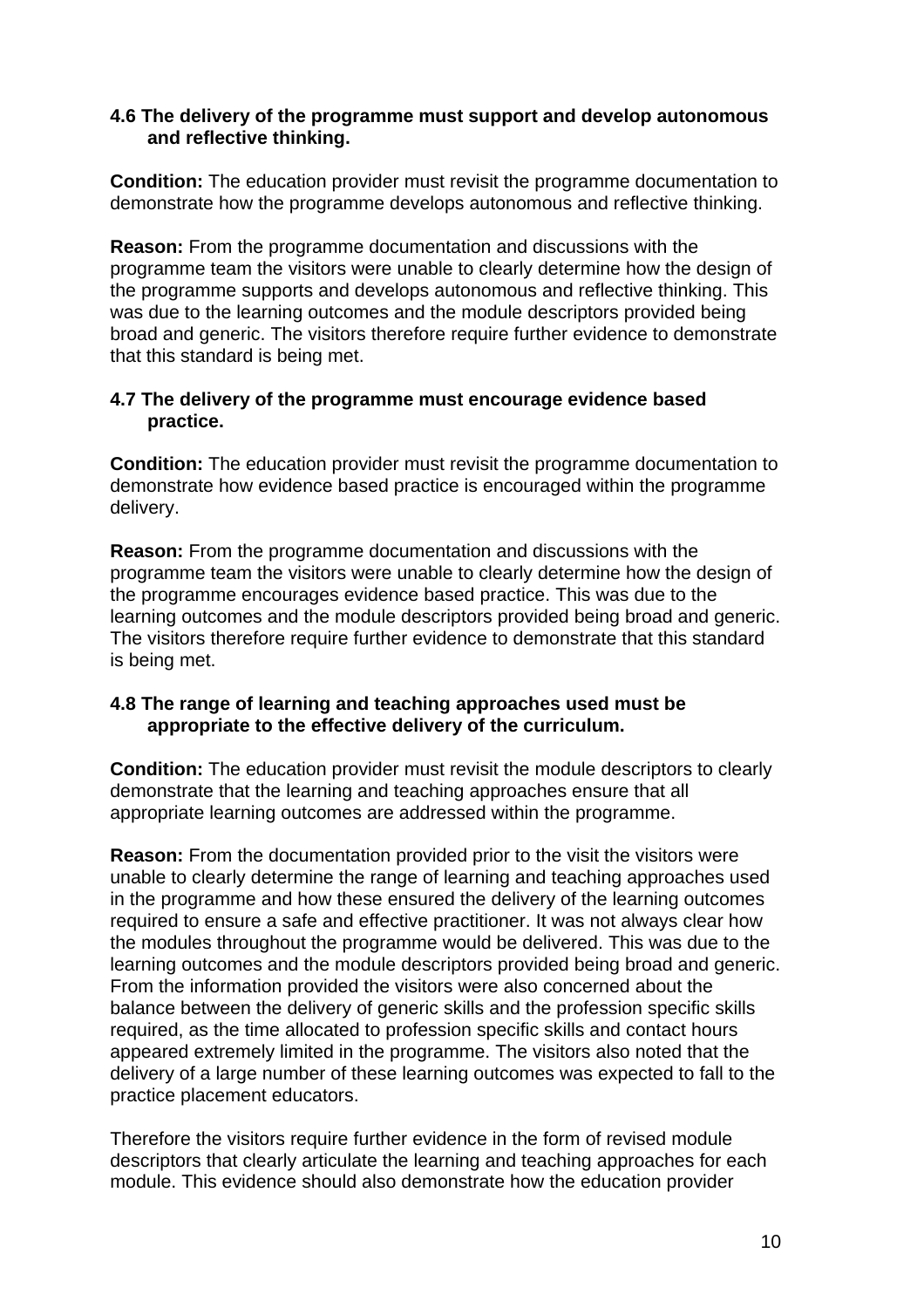ensures the delivery of the learning outcomes attributed to practice placement educators.

#### **4.9 When there is interprofessional learning the profession-specific skills and knowledge of each professional group must be adequately addressed.**

**Condition:** The education provider must clarify how they ensure that profession specific skills are protected given the high level of interprofessional learning built into the programme.

**Reason:** From the documentation submitted prior to the visit and discussions with the programme team it was apparent that there was a large amount of interprofessional learning within the programme. The visitors were concerned that the level of interprofessional learning built into the programme could compromise the unique professional components of each profession. The visitors therefore require evidence that clarifies how the profession specific skills are protected in the programme.

#### **5.2 The number, duration and range of practice placements must be appropriate to support the delivery of the programme and the achievement of the learning outcomes.**

**Condition:** The education provider must provide further evidence of the placement arrangements for the programme.

**Reason:** In the documentation provided prior to the visit there were limited details regarding the status of the placement organisation for the programme. Due to this the visitors could not determine the number and range of placements that had been secured for students to attend. The visitors require clarification of the plans in place to identify placements for the programme. This evidence should demonstrate the placement numbers available in order to show the placement availability for students on the programme.

#### **5.2 The number, duration and range of practice placements must be appropriate to support the delivery of the programme and the achievement of the learning outcomes.**

**Condition:** The education provider must revisit the time students spend on placement to demonstrate that students have sufficient time to develop profession specific skills in the programme.

**Reason:** From a review of the programme documentation and discussions at the visit it was clear that the total duration of placements in the programme was shorter compared to the MSc Rehabilitation (Physiotherapy) programme. The visitors noted that the students on this programme would be required to complete a written assessment rather than participating in a similar period of placement experience than the MSc Rehabilitation (Physiotherapy) students. The visitors require further evidence to confirm that the total placement duration ensures students have enough time to develop their profession specific skills on the programme.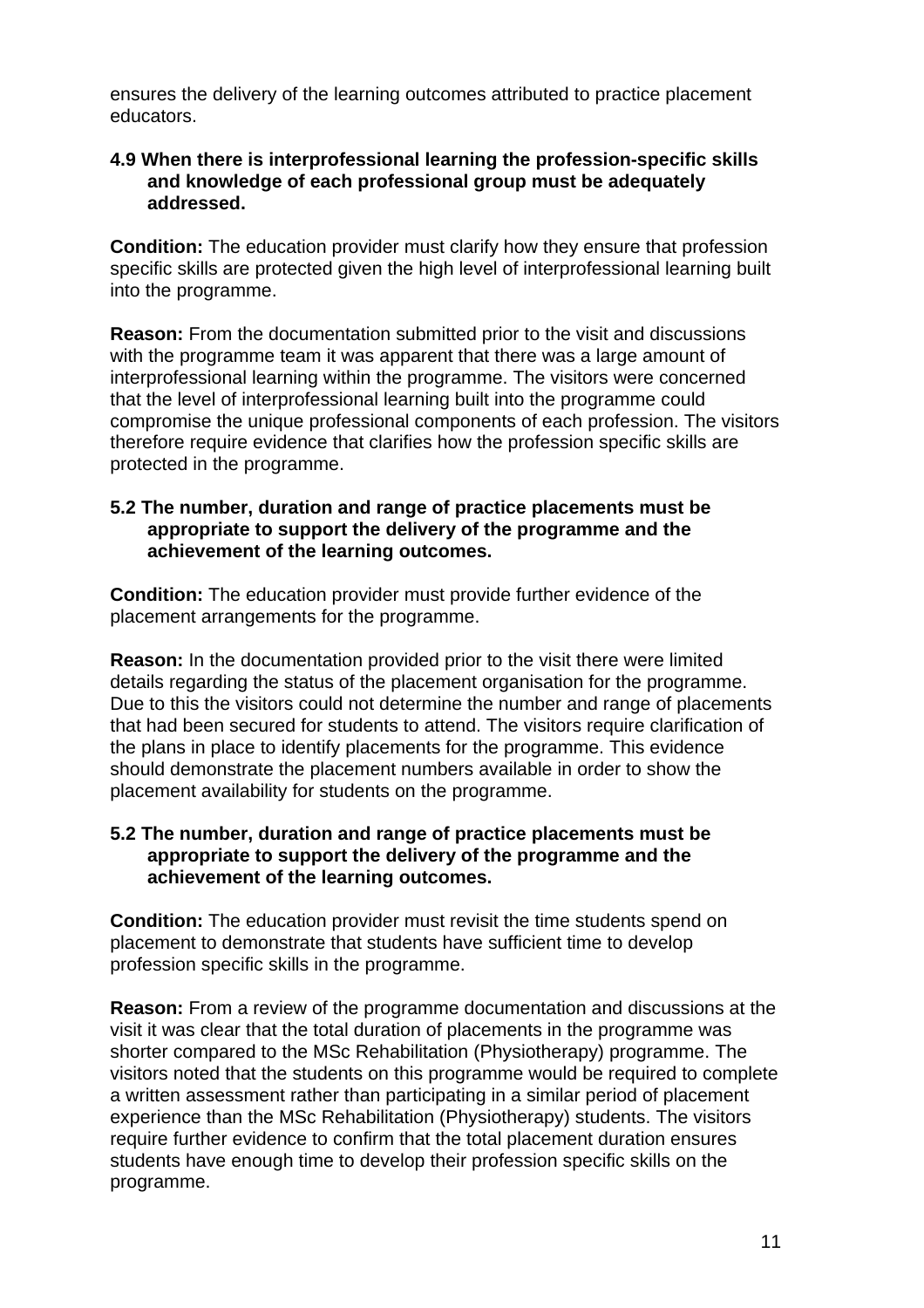#### **5.8 Practice placement educators must undertake appropriate practice placement educator training.**

**Condition:** The education provider must clearly articulate the plans to ensure that practice placement educators receive appropriate programme specific training.

**Reason:** From the documentation submitted and discussions with the programme team and placement providers it was not clear if there were arrangements in place for preparing practice placement educators to supervise students on the programme. These plans included training the placement educators on the programme requirements and finalising the documentation to be utilised by placement educators.

The visitors require further evidence that demonstrates the plans for delivering programme specific training to practice placement educators, the details of the commencement dates of this training and the content of the planned training.

- **5.11 Students, practice placement providers and practice placement educators must be fully prepared for placement which will include information about an understanding of:** 
	- **the learning outcomes to be achieved;**
	- **the timings and the duration of any placement experience and associated records to be maintained;**
	- **expectations of professional conduct;**
	- **the assessment procedures including the implications of, and any action to be taken in the case of, failure to progress; and**
	- **communication and lines of responsibility.**

**Condition:** The education provider must revisit the programme documentation to demonstrate how students and practice placement educators are fully prepared for placements in the programme.

**Reason:** From a review of the clinical handbook for the students and practice placement educators the visitors noted that it was not always clear how the learning outcomes demonstrated that standards of proficiency were being met in the programme, and therefore did not clearly communicate these requirements to students, practice placement educators and the education provider. This was due to the learning outcomes and the module descriptors provided being broad and generic. The visitors therefore require further evidence to demonstrate that this standard is being met.

#### **6.1 The assessment strategy and design must ensure that the student who successfully completes the programme has met the standards of proficiency for their part of the Register.**

**Condition:** The education provider must revisit the learning outcomes and module descriptors to clearly demonstrate how the learning outcomes ensure that the standards of proficiency are assessed within the programme.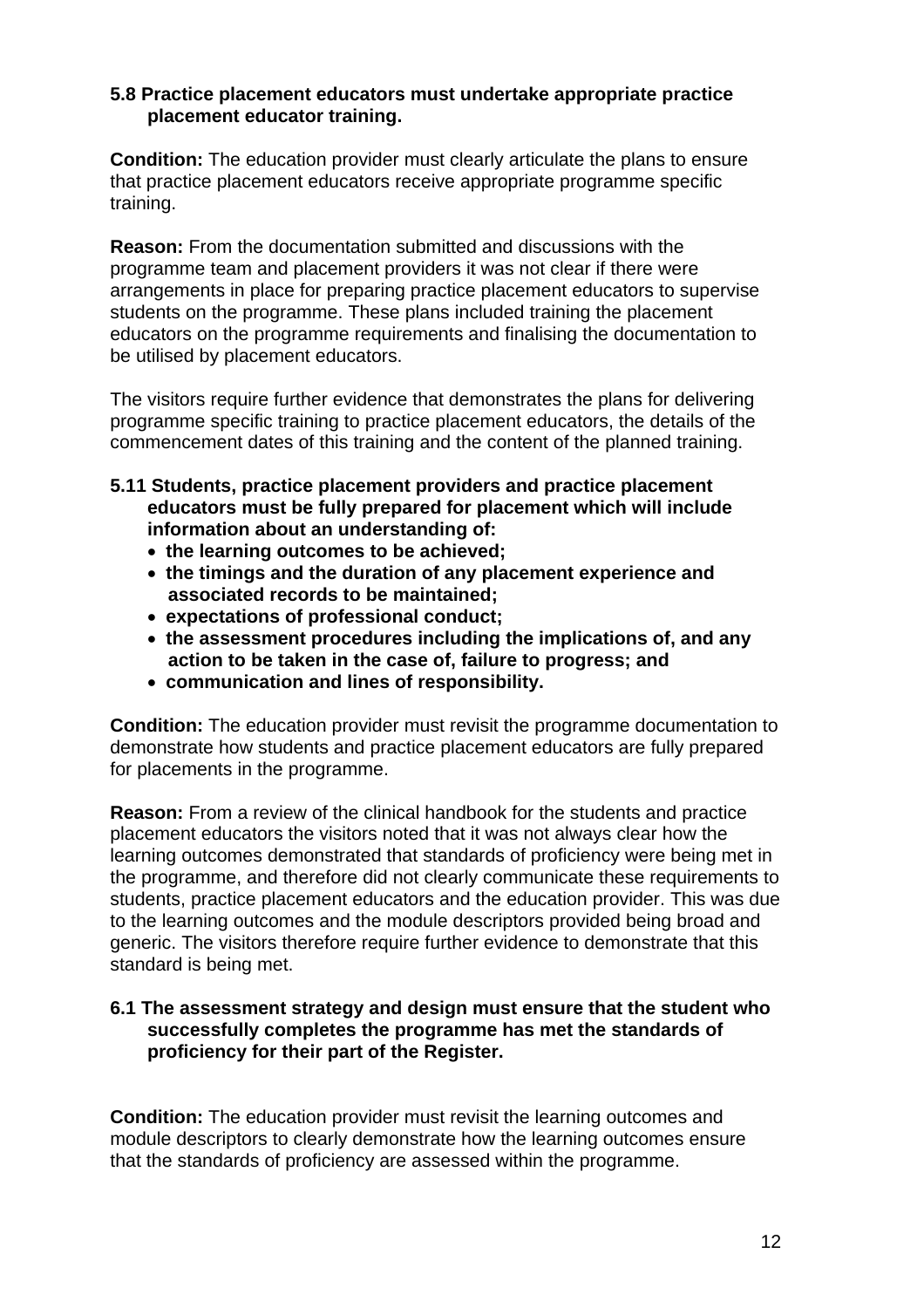**Reason:** From the documentation provided prior to the visit the visitors were unable to clearly link the successful attainment of the standards of proficiency to the learning outcomes within the module descriptors are these were broad and generic. The visitors also noted that the summative assessment of a large number of the learning outcomes was expected to fall to the practice placement educators after formative assessments were carried out in the education provider setting. From a review of the information provided there was also a concern that students could take different pathways through the programme in both education provider and practice placement settings. The visitors did not receive clarification of how the education provider monitors the student route through the programme to ensure that the focus is not on specific specialties and therefore risking the scenario where all standards of proficiency are not met.

Therefore the visitors require further evidence in the form of revised module descriptors that clearly articulate where the standards of proficiency are assessed in the programme to ensure those who complete the programme are safe and effective practitioners. The visitors require further evidence that the link between formative assessments in the education provider setting and summative assessment on placements ensures all the standards of proficiency are met. This evidence should also demonstrate how the education provider ensures the content validity across the summative assessments and details of the overview mechanism that is in place to ensure that all the standards of proficiency are assessed despite different pathways through the programme.

#### **6.4 Assessment methods must be employed that measure the learning outcomes.**

**Condition:** The education provider must revisit the programme documentation to clearly demonstrate how the assessment methods ensure that the standards of proficiency are assessed within the programme.

**Reason:** From the documentation provided prior to the visit the visitors were unable to clearly link the successful attainment of the standards of proficiency to the learning outcomes within the module descriptors are these were broad and generic. The visitors also noted that the summative assessment of a large number of the learning outcomes was expected to fall to the practice placement educators after formative assessments were carried out in the education provider setting. From a review of the information provided there was also a concern that students could take different pathways through the programme in both education provider and practice placement settings. The visitors did not receive clarification of how the education provider monitors the student route through the programme to ensure that the focus is not on specific specialties and therefore risking the scenario where all standards of proficiency are not met.

Therefore the visitors require further evidence in the form of revised module descriptors that clearly articulate where the standards of proficiency are assessed in the programme to ensure those who complete the programme are safe and effective practitioners. The visitors require further evidence that the link between formative assessments in the education provider setting and summative assessment on placements ensures all the standards of proficiency are met. This evidence should also demonstrate how the education provider ensures the content validity across the summative assessment and an overview mechanism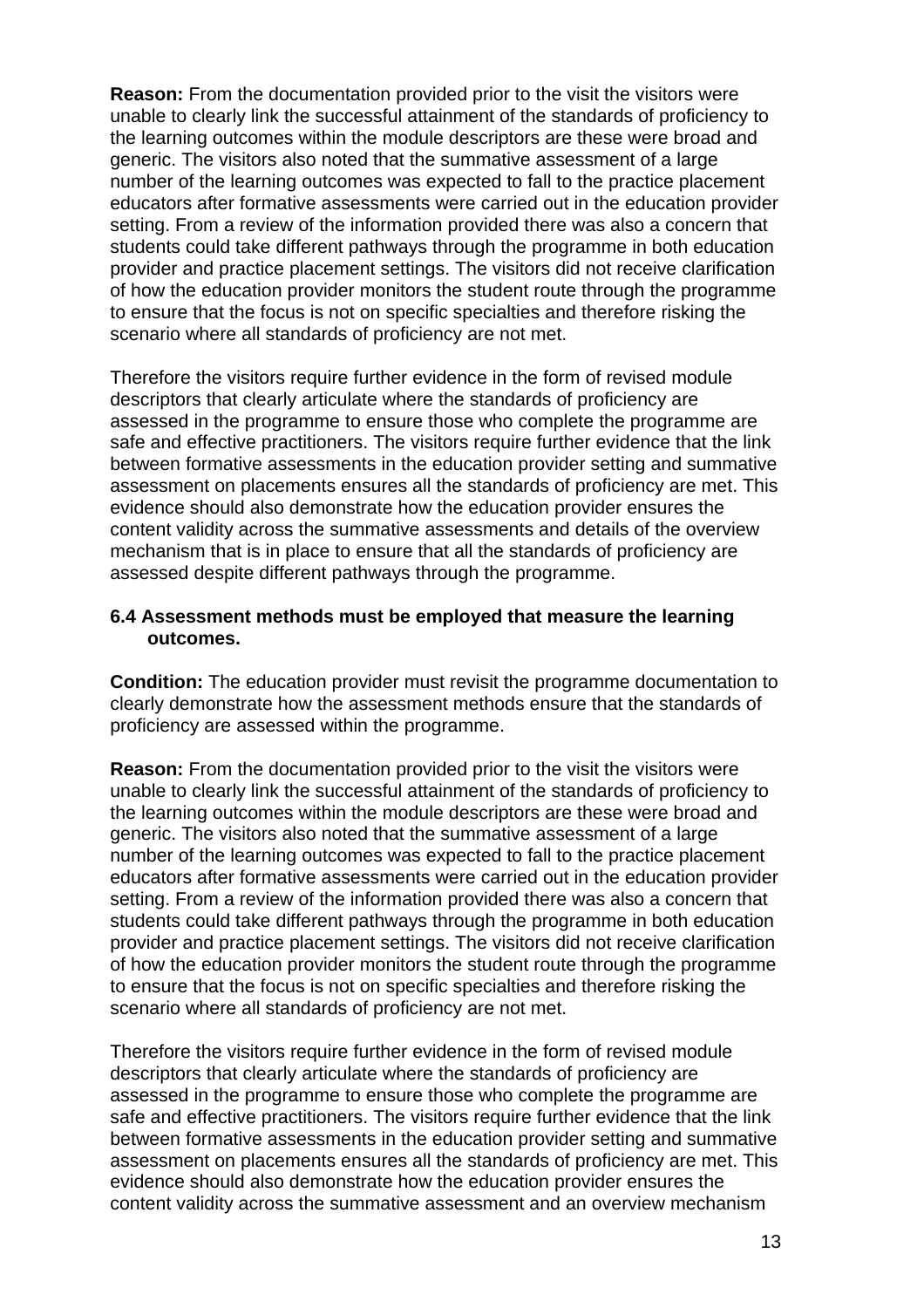is in place to ensure that all the standards of proficiency are assessed despite different pathways through the programme.

#### **6.5 The measurement of student performance must be objective and ensure fitness to practise.**

**Condition:** The education provider must revisit the programme documentation to clearly demonstrate how the measurement of student performance is objective within the programme and ensures fitness to practice.

**Reason:** From the documentation provided prior to the visit the visitors were unable to clearly link the successful attainment of the standards of proficiency to the learning outcomes within the module descriptors are these were broad and generic. The visitors also noted that the summative assessment of a large number of the learning outcomes was expected to fall to the practice placement educators after formative assessments were carried out in the education provider setting. From a review of the information provided there was also a concern that students could take different pathways through the programme in both education provider and practice placement settings. The visitors did not receive clarification of how the education provider monitors the student route through the programme to ensure that the focus is not on specific specialties and therefore risking the scenario where all standards of proficiency are not met.

Therefore the visitors require further evidence in the form of revised module descriptors that clearly articulate where the standards of proficiency are assessed in the programme to ensure those who complete the programme are safe and effective practitioners. The visitors require further evidence that the link between formative assessments in the education provider setting and summative assessments on placements ensures all the standards of proficiency are met. This evidence should also demonstrate how the education provider ensures the content validity across the summative assessment and an overview mechanism is in place to ensure that all the standards of proficiency are assessed despite different pathways through the programme.

#### **6.11 Assessment regulations must clearly specify requirements for the appointment of at least one external examiner who must be appropriately experienced and qualified and, unless other arrangements are agreed, be from the relevant part of the Register.**

**Condition:** The education provider must clarify the arrangements for the external examiner for this programme.

**Reason:** From the documentation submitted it was not clear what arrangements were in place regarding an external examiner for this programme. The visitors require further evidence to demonstrate the arrangements in place to ensure that this standard is being met.